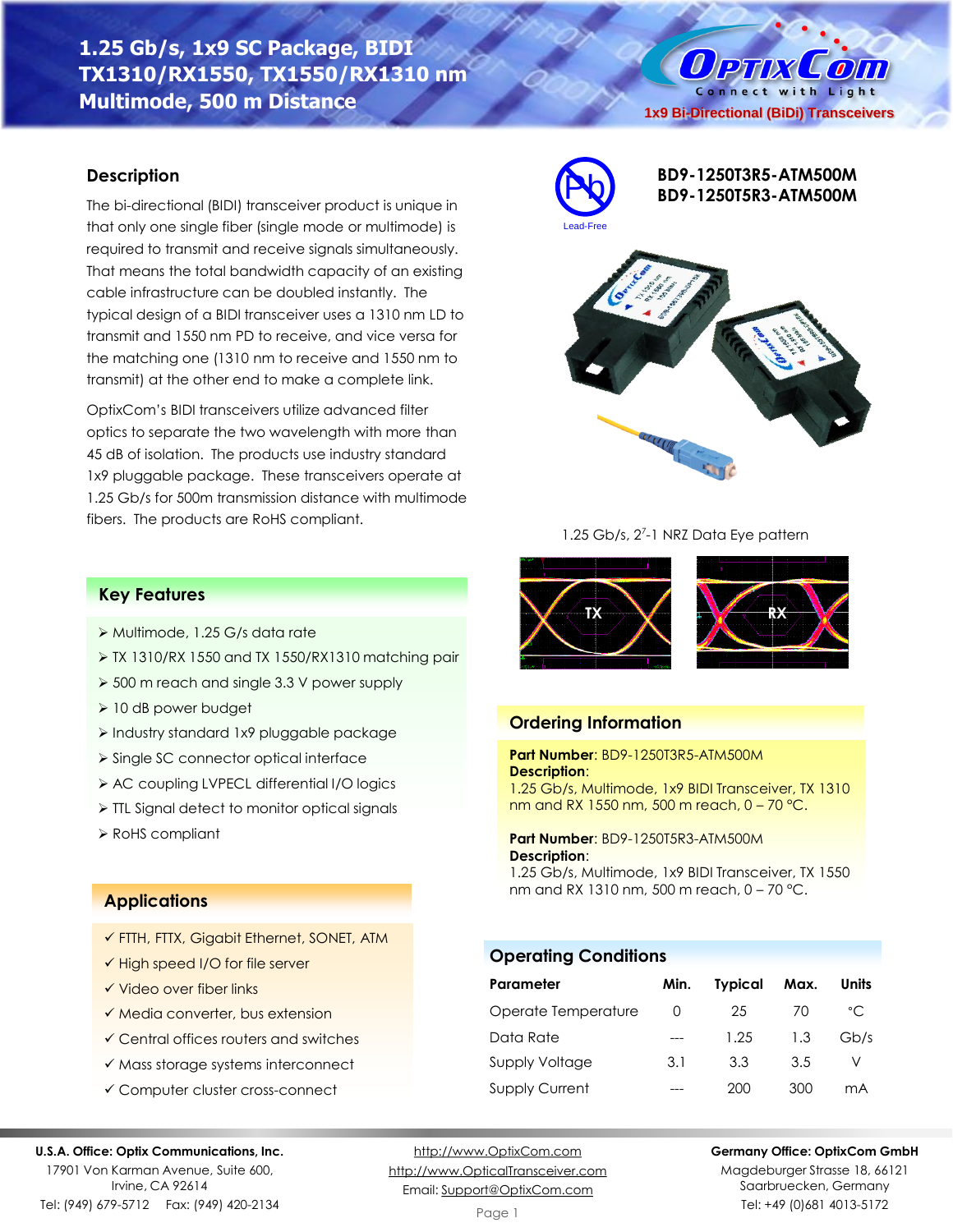

**All and** 

| <b>Absolute Maximum Ratings</b> |  |
|---------------------------------|--|
|---------------------------------|--|

| Parameter                                | Symbol                | Min.   | Max.       | <b>Units</b> |
|------------------------------------------|-----------------------|--------|------------|--------------|
| Storage Temperature                      | Tst                   | $-40$  | 85         | $^{\circ}C$  |
| <b>Supply Voltage</b>                    | Vcc                   | $-0.5$ | 6.0        | $\vee$       |
| Input Voltage                            | <b>V<sub>IN</sub></b> | $-0.5$ | <b>Vcc</b> | ν            |
| <b>Operating Current</b>                 | lop                   |        | 400        | mA           |
| Output Current                           | lo                    |        | 50         | mA           |
| Soldering Temperature (10 sec. on leads) | Tsd                   |        | 260        | $^{\circ}C$  |

# **General Transmitter Characteristics (FP Laser)**

| Parameter                                 | Symbol        | Min.   | <b>Typical</b> | Max.   | <b>Units</b> |
|-------------------------------------------|---------------|--------|----------------|--------|--------------|
| Differential Input Voltage <sup>1</sup>   | $\Delta V_i$  | 0.3    |                | 1.6    |              |
| Differential Input Impedance <sup>2</sup> | Z             | ---    | 100            |        | ohm          |
| Relative Intensity Noise                  | <b>RIN</b>    |        |                | $-120$ | dB/Hz        |
| Rise/Fall Time (20% - 80%)                | Tr/Tr         | ---    |                | 260    | ps           |
| Data Input Current - High                 | IІн           | ---    |                | 350    | μA           |
| Data Input Current - Low                  | $\mathbf{II}$ | $-350$ |                |        | μA           |
| Side Mode Suppression Ratio               | <b>SMSR</b>   | 30     |                |        | dB           |

# **General Receiver Characteristics**

| Parameter                                 | Symbol          | Min. | <b>Typical</b> | Max.       | <b>Units</b>    |
|-------------------------------------------|-----------------|------|----------------|------------|-----------------|
| Differential Output Voltage <sup>1</sup>  | AV <sub>0</sub> | 1.0  |                | 1.8        | ν               |
| Differential Input Impedance <sup>2</sup> | Z               |      | 100            |            | Ohm             |
| <b>Optical Return Loss</b>                | OL              | 14   |                |            | $\overline{AB}$ |
| Rise/Fall Time (20% - 80%)                | Tr/Tr           |      |                | 350        | ps              |
| Signal Detect Hysteresis                  | $PsD + - PSD$   |      |                |            | $\overline{AB}$ |
| Crosstalk                                 |                 |      |                | $-45$      | dB              |
| Signal Detect Output - High               | $V_{SD+}$       | 2.4  |                | <b>Vcc</b> | V               |
| Signal Detect Output - Low                | $VSD-$          | 0    |                | 0.5        | V               |

#### Notes:

- 1. Module is designed for AC LVPECL coupling. See the design guide for proper termination.
- 2. Single ended will be 50 ohm for each signal line.

[http://www.OptixCom.com](http://www.optixcom.com/) [http://www.OpticalTransceiver.com](http://www.optoictech.com/) Email: [Support@OptixCom.com](mailto:Support@optoICtech.com)

#### **Germany Office: OptixCom GmbH**

Magdeburger Strasse 18, 66121 Saarbruecken, Germany Tel: +49 (0)681 4013-5172